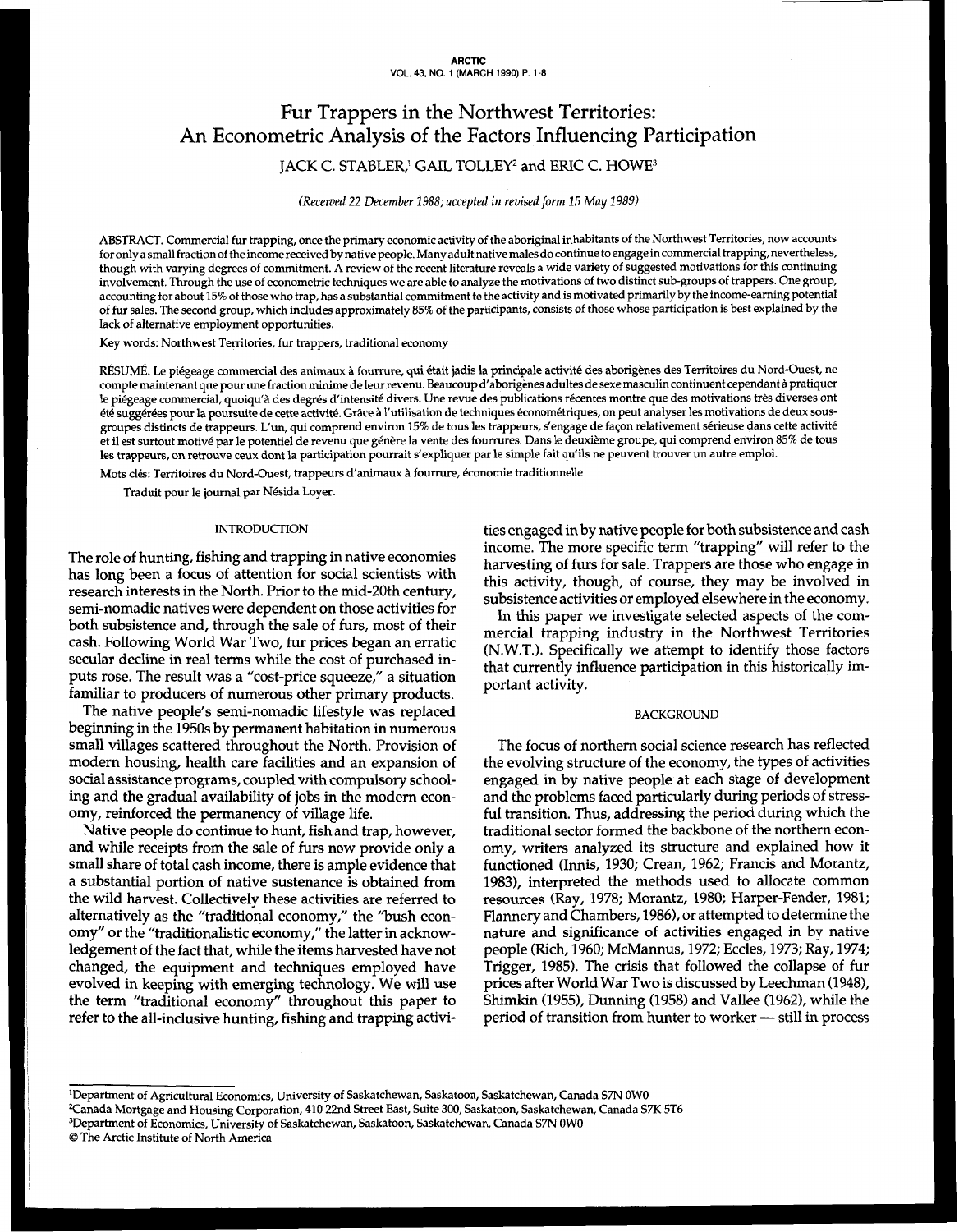- is analyzed by Gladstone (1953), Kew (1962), VanStone (1963), Hargrave (1965-66), Nowak (1975), Asch (1977), George and Preston (1987) and Stabler (1989).

As mega-projects reached the North in the 1960s and '70s, the concerns about environment, unsettled land claims and the apparent failure of native people to share fully in the benefits of northern development led to an open conflict of ideologies, the essence of which was succinctly captured in **1611 1242 388 1366 1987 665**  the title of Thomas Berger's report on the Mackenzie Valley Pipeline Inquiry: Northern Frontier-Northem Homeland (1977).

A major portion of Berger's report was devoted to an attempt to ascertain the relative importance of wage employment, subsistence harvesting and fur trapping in the native economy and the motivation of native people for engaging in the activities identified. Lack of a comprehensive statistical data base, however, compelled Berger to rely primarily on anecdotal information and on a limited number of case studies that had investigated only selective aspects of the native economies of particular villages or regions. (Shortcomings of Census, DIAND and other historical data are discussed in Stabler, 1989.) On the basis of this information, Berger concluded that hunting, fishing and trapping was still the backbone of the native economy and that wage employment was seen by a large segment of native society primarily as a means of equipping themselves to participate in traditional activities. Although several natural and social scientists were critical of the commissioner's methodology and, consequently, his results (Bliss, 1978; Olfert, 1977; Ritchie, 1978; Stabler, 1978; Stabler and Olfert, 1980), a portion of the academic community and a large segment of the general public apparently concluded that Berger had carried the day.

Since the publication of the Mackenzie Valley Pipeline report, a great deal of statistical information has become available on the northern economy and native participation in traditional as well as wage activities. These data include numerous specific studies of subsistence harvesting across the N.W.T. (and Alaska) that, taken together, provide a very comprehensive statistical profile of these activities (Usher, 1976; Meyers, 1982; Mackey and Orr, 1987; Usher and Wenzel, 1987; Wolfe and Walker, 1987). Second, the 1981 census provided the most comprehensive information on native employment in the modem economy assembled to that time (1981 Census, Native People's Microfiche). Finally, in 1984 the Bureau of Statistics of the N.W.T. conducted detailed interviews with 11 **164** people between 15 and *64* years (36% of the territorial population between these ages). This survey again obtained comprehensive information on employment in the modern economy as well as on participation in traditional pursuits. (The questionnaire used for the 1984 Labour Force Survey, a discussion of methodologies, and statistics regarding sample reliability are found in N.W.T. Bureau of Statistics [N.W.T. Labour Force Survey, Yellowknife, April 19851.)

Collectively these data reveal an intricate pattern of participation by native people in both modern and traditional activities. Selected aspects of this pattern pertinent to the subject of this paper are identified in Table 1. As shown in the table, 66% of native males without jobs were engaged in traditional activities at least part of the time in 1984, while 50% of those with jobs also participated. The surveys of

**TABLE** 1. N.W.T. **native males' aged 15-64 by employment status**  and participation in traditional activities<sup>2</sup> at the time of the 1984 **survey** 

| Employed (3241)<br>Engaged in traditional activities |           |             | Not employed (4018)<br>Engaged in traditional activities |                |             |  |
|------------------------------------------------------|-----------|-------------|----------------------------------------------------------|----------------|-------------|--|
| None                                                 | Part-Time | Year Around |                                                          | None Part-Time | Year Around |  |
| 1611                                                 | 1242      | 388         | 1366                                                     | 1987           | 665         |  |

' **Female participation** in **traditional activities is much lower than males' and is concentrated (76%) in part-time activity of 1-3 months' duration.** 

<sup>2</sup> Traditional activities include hunting, fishing and trapping for both commer-

**Source: Derived from N.W.T. Bureau** of **Statistics, Labour Force Survey, 1984. cia1 and subsistence purposes.** 

traditional harvesting are quite consistent with this observation and together substantiate the conclusion that subsistence harvesting is alive and well.

With respect to employment in the wage economy, data from 1969 to 1971 revealed that 33% of N.W.T. natives between 15 and *65* were then employed for wages for at least part of the year (Meldrum and Helman, 1975). At the time the 1981 census was taken, 47% of natives over 15 were employed, and by 1984, 64% of the native population between 15 and *64* had worked for wages during the previous 12 months. Further, 38% of the native people employed **in** 1984 held jobs in professional, managerial or highly skilled occupations. **As**  with many northern data, those regarding employment are not perfectly comparable from one period to the next. However, they are sufficient for identifying a distinct trend to growing and more meaningful involvement in the modem economy.

The labour force activity of N.W.T. natives has been extensively analyzed by Stabler (1989) using the 1984 survey (N.W.T., 1985). Analysis of the characteristics of those involved in traditional pursuits revealed that participation, in general, was directly related to age, lack of education and unemployment. Employment in the wage economy, on the other hand, was directly related to level of education: 75% of those with high school diplomas were employed in 1984, while only **44%** of those with less than high school held jobs. Further, even for those with less than high school, employment was directly related to number of years of formal education. Selective observations from Stabler (1989) are presented in Tables **2** and 3. These data identify the age, education and employment characteristics of N.W.T. males who engaged in traditional pursuits in 1984. Table 2 contains absolute numbers for the entire male population between 15 and **64.** Table 3 focuses **on** English-speaking males between 15 and **44.** 

Regarding Table 3, the numbers refer to the percentage of a particular group that is either engaged or not engaged in traditional activities. For example, in group a, 31% of those between 15 and 24, without jobs and with 8 or fewer years of education, did not participate in traditional activities. In group c, the same information is separately provided for those with jobs, according to type of job. In group b, information regarding participants is further disaggregated into parttime and year-around durations. In group d, the disaggregation into part-time and year-around is provided separately by type of job held. Finally, reading across any row sums the activity patterns of people within a given age group by level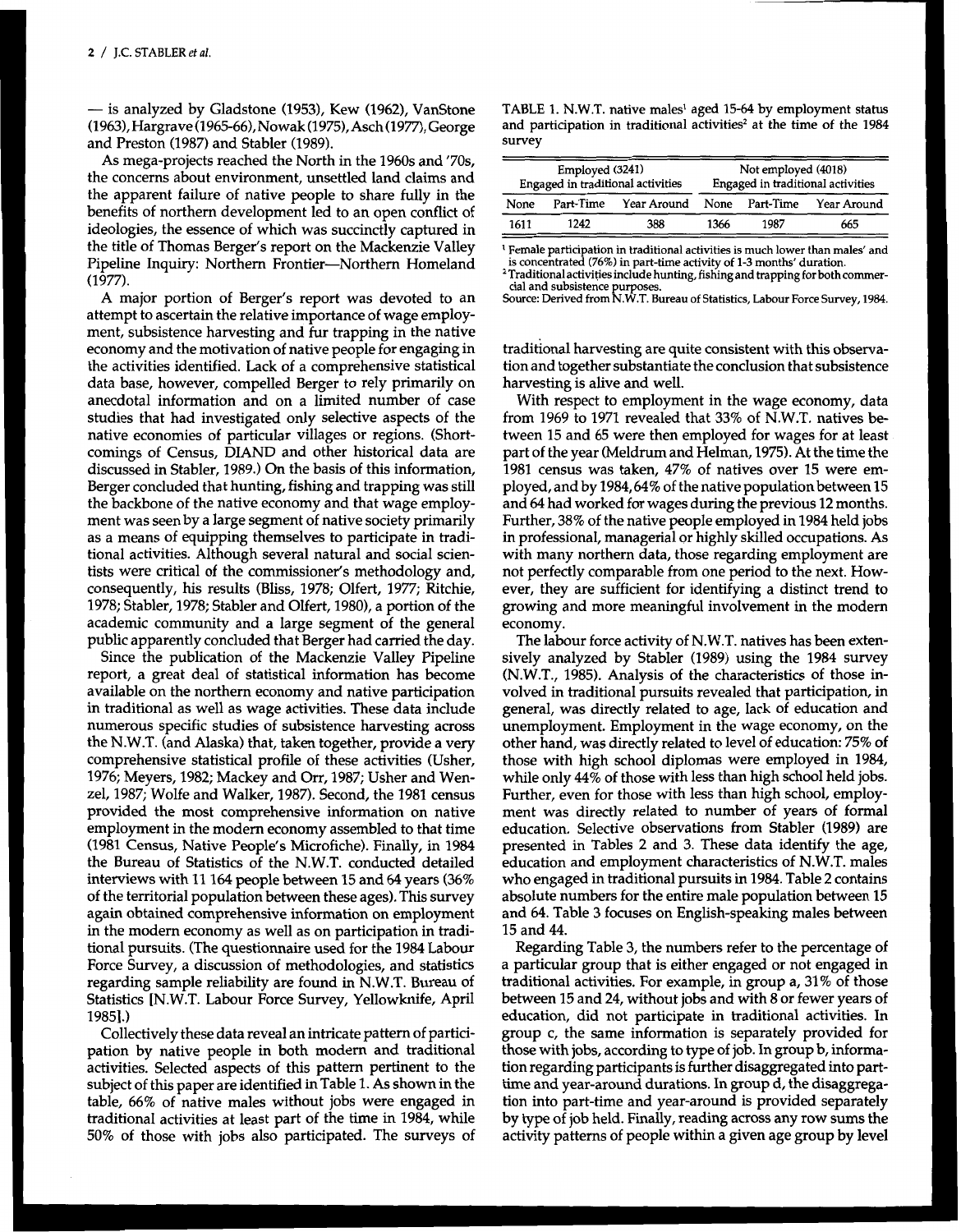TABLE **2.** Participation in traditional pursuits by native males between **15** and *64* years, by age, modern labour force participation and average years of formal education, N.W.T., 1984

|                                     |                  | $15 - 24$      |      | 25-44 |     | 45-64 |        | Row            |
|-------------------------------------|------------------|----------------|------|-------|-----|-------|--------|----------------|
|                                     | _______<br>No.   | _____<br>Grade | No.  | Grade | No. | Grade | Totals | Mean           |
| Not engaged in traditional pursuits |                  |                |      |       |     |       |        |                |
| Employed                            | 432              | 9.04           | 944  | 8.98  | 234 | 2.85  | 1610   | 8.14           |
| Not working-want job                | 579              | 8.27           | 498  | 8.05  | 156 | 4.35  | 1233   | 7.45           |
| Do not want work                    | 31               | 5.28           | 31   | 6.90  | 72  | 1.56  | 134    |                |
| Totals                              | 1042             |                | 1473 |       | 462 |       | 2977   | 3.59<br>7.77   |
| Engaged in traditional pursuits     |                  |                |      |       |     |       |        |                |
| 1-3 months                          |                  |                |      |       |     |       |        | 6.94           |
| Employed                            | 220              | 8.21           | 528  | 7.90  | 165 | 2.23  | 913    |                |
| Not working-want job                | 532              | 7.52           | 451  | 6.47  | 186 | 1.25  | 1169   | 6.13           |
| Do not want work                    | $\frac{42}{794}$ | 7.02           | 12   | 4.42  | 86  | 0.81  | 140    | 3.00           |
| Totals                              |                  |                | 991  |       | 437 |       | 2222   | 6.26           |
| 4-6 months                          |                  |                |      |       |     |       |        |                |
| Employed                            | 62               | 9.07           | 140  | 8.55  | 53  | 3.86  | 255    | 7.69           |
| Not working-want job                | 220              | 7.25           | 188  | 7.61  | 78  | 1.58  | 486    | $6.52$<br>2.59 |
| Do not want work                    | 12               | 6.16           | 14   | 2.95  | 29  | 0.86  | 55     |                |
| Totals                              | 294              |                | 342  |       | 160 |       | 796    | 6.64           |
| 7-11 months                         |                  |                |      |       |     |       |        |                |
| Employed                            | 18               | 8.26           | 47   | 9.03  | 12  | 1.71  | 77     | 7.74           |
| Not working-want job                | 47               | 6.31           | 54   | 6.44  | 23  | 1.19  | 124    | 5.53           |
| Do not want work                    |                  | 3.00           |      | 4.38  | 11  | 0.00  | 18     | 1.96           |
| <b>Totals</b>                       | 67               |                | 106  |       | 46  |       | 219    | 6.14           |
|                                     |                  |                |      |       |     |       |        |                |
| All year                            |                  |                |      |       |     |       |        |                |
| Employed                            | 59               | 7.72           | 241  | 6.15  | 100 | 0.50  | 400    | 5.01<br>5.07   |
| Not working-want job                | 176              | 7.29           | 253  | 5.40  | 119 | 1.15  | 548    |                |
| Do not want work                    | 23               | 6.53           | 34   | 5.04  | 63  | 0.54  | 120    | 2.91           |
| Totals                              | 258              |                | 528  |       | 282 |       | 1068   | 4.80           |

Source: Derived **from** N.W.T. Bureau of Statistics, Labour Force Survey, 1984.

TABLE **3.** Percentage of English-speaking native males engaged in traditional activities by age group, highest grade completed and employment status, N.W.T., 1984ª<sup>,b"</sup>

|                      |           |                      |             | WITHOUT JOBS |            |             |                              |             |                |
|----------------------|-----------|----------------------|-------------|--------------|------------|-------------|------------------------------|-------------|----------------|
|                      |           | Group a: not engaged |             |              |            |             | Group b:engaged<br>Age 15-24 |             |                |
|                      |           | Age 15-24            |             |              | Part time  |             |                              | Year around |                |
|                      | Grade 0-8 | Grade 9-11           | High school | Grade 0-8    | Grade 9-11 | High school | Grade 0-8                    | Grade 9-11  | High school    |
|                      | 31        | 47                   | 51          | 55           | 43         | 47          | 14                           | 9           | $\overline{2}$ |
|                      |           |                      |             |              |            |             | Age 25-44                    |             |                |
|                      |           | Age 25-44            |             |              | Part time  |             |                              | Year around |                |
|                      | Grade 0-8 | Grade 9-11           | High school | Grade 0-8    | Grade 9-11 | High school | Grade 0-8                    | Grade 9-11  | High school    |
|                      | 32        | 45                   | 49          | 51           | 43         | 51          | 17                           | 12          | —              |
|                      |           |                      |             | WITH JOBS    |            |             |                              |             |                |
|                      |           | Group c: not engaged |             |              |            |             | Group d:engaged<br>Age 15-24 |             |                |
|                      |           | Age 15-24            |             |              | Part time  |             |                              | Year around |                |
| Type of job          | Grade 0-8 | Grade 9-11           | High school | Grade 0-8    | Grade 9-11 | High school | Grade 0-8                    | Grade 9-11  | High school    |
| Primary<br>Secondary | 43<br>45  | 56<br>56             | 72<br>80    | 48<br>45     | 35<br>36   | 28<br>20    | 9<br>$\mathbf Q$             | 8<br>8      |                |
|                      |           |                      |             |              |            |             | Age 25-44                    |             |                |
|                      |           | Age 25-44            |             |              | Part time  |             |                              | Year around |                |
| Type of job          | Grade 0-8 | Grade 9-11           | High school | Grade 0-8    | Grade 9-11 | High school | Grade 0-8                    | Grade 9-11  | High school    |
| Primary<br>Secondary | 41<br>47  | 54<br>36             | 63<br>63    | 39<br>34     | 38<br>54   | 37<br>37    | 19<br>19                     | 8<br>10     | —              |

**:**<br>Primary jobs refer to those in professional, managerial and skilled occupations. Secondary refers to clerical, labouring and low-skill occupations. <sup>,</sup> Excludes students, inmates and others unable to participate in income-earning activities.  $\sim$  Source: Derived from N.W.T. Bureau of Statistics, Labour Force Survey, 1984.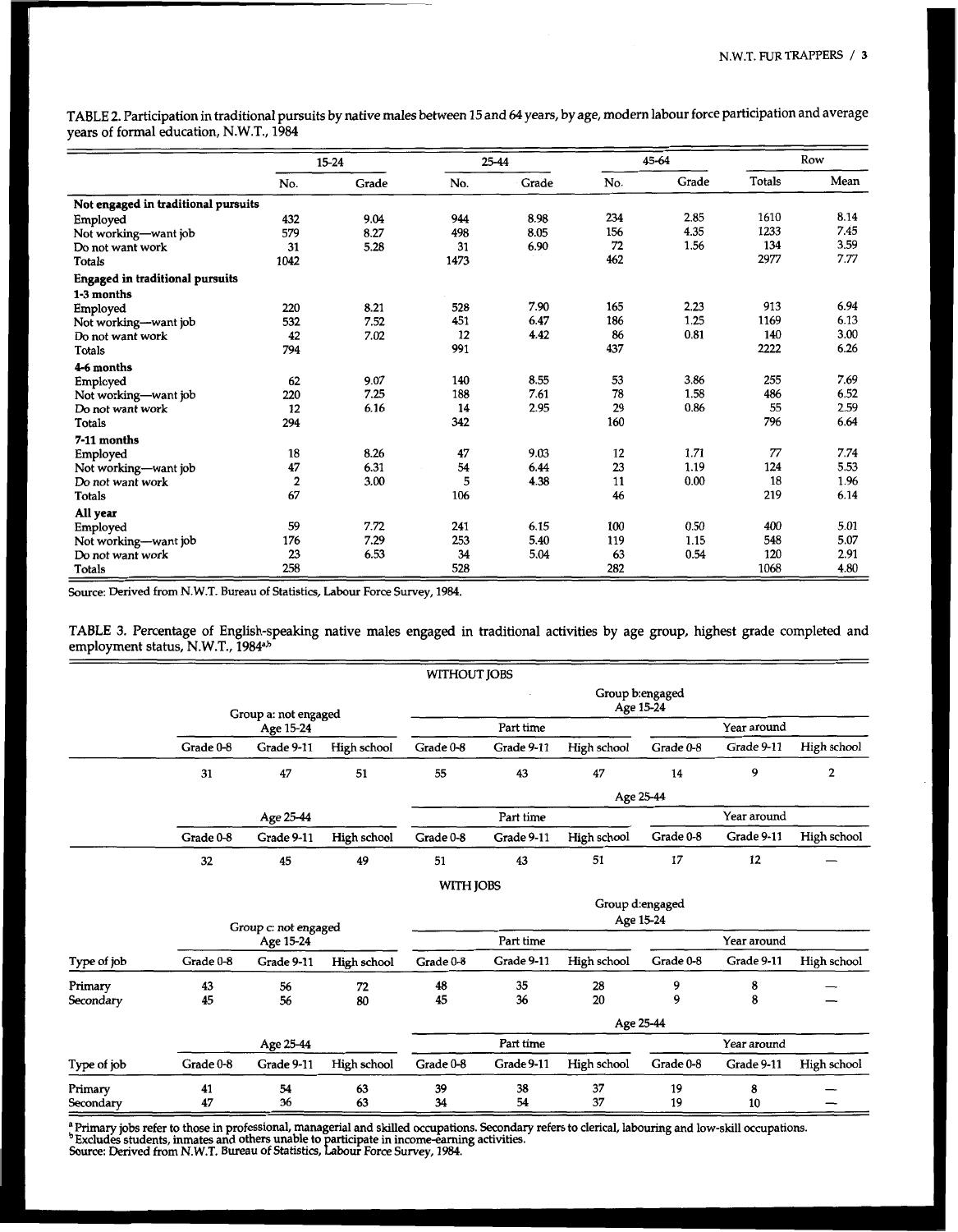of education and employment status. Thus, for the first row, 31 % of males aged 15-24, without jobs, and with up to 8 years education did not participate in traditional pursuits, while 55% participated part-time and 14% full-time. Females are omitted from this particular analysis because their participation in traditional pursuits is, for the most part, limited to 1-3 months per year. Males 45 and over, as well as those who do not speak English, are likewise excluded because their generally low levels of educational attainment and/or lack of fluency in the language of commerce preclude them from most jobs in the modern economy.

These data clearly reveal that economic factors are a very important influence in the way native people allocate their time between employment and participation in traditional pursuits generally. Even though many obviously continue to rely on traditional activities for subsistence purposes, participation declines the higher is the opportunity cost of that participation.

One activity has yet to be analyzed. This is the commercial trapping industry. The focus of social science research on this activity in recent years consists either of a few excellent, often very detailed, case studies (Usher, 1971; Sharp, 1975; Jarvenpa, 1980) or the calculation, in passing, of that portion of an area's total cash income obtained from the sale of furs (Hobart, 1981; Meyers, 1982; Quigley and McBride, 1987). The case studies present fine-grained detail regarding the daily and weekly activities, work patterns and concerns of the trapper over a year or so as interpreted by the observer. The income statements reflect the relative importance of this activity, usually at a single point in time, as a source of support in native economies. Neither attempts to look at the big picture: the influences that affect the decision to trap or not, through time, all across the North. This is our objective in this paper. Specifically, we attempt to identify, through regression analysis, those pervasive factors influencing participation in this activity throughout the N.W.T. over several years. Through the use of this statistical technique, we hope to provide greater insights into the motivation of native people for participating in the trapping industry than what is available in the existing literature.

#### **HYPOTHESES, DATA AND METHODOLOGY**

Additional analysis of the information contained in Table 2 reveals suggestive distinctions between those engaged in traditional pursuits year around versus those involved part time. Full-time participation of males aged 45-64 was nearly twice as great as that of **15-** to 24-year-olds and was 33% greater than that of males between 25 and 44. Further, those participating full time in traditional activities had, as a weighted average, only about 58% of the years of formal education as those who did not participate at all. These observations suggest that year-around involvement in the traditional sector may be seen as the major alternative to employment predominantly by those people who have little realistic expectation of permanent or even regular seasonal employment in the modern economy.

The characteristics of part-time participants, on the other hand, resemble more closely those of non-participants. Proportions of each age group engaged part time are nearly equal (47,42 and 46% respectively, beginning with the youngest);

further, part-time participants have, as a weighted average, 87% as much formal education as non-participants. However, 89% of those without jobs engaged part time in traditional pursuits indicated that they wanted a job in the modern economy. It would seem plausible to infer, therefore, that part-time participants consist of two sub-groups, neither of which regards trapping as its primary occupation: 1) those without work who want a job and who have a reasonable expectation of either permanent or regular seasonal work in the modern economy; and 2) those with jobs who are either attempting to supplement their incomes or are participating for recreational reasons or to preserve their cultural identity.

If the interpretation just posited is correct, it should be possible, with data specific to the trapping industry, to identify two groups of trappers, each of which responds to a somewhat different set of influences. In particular, part-time trappers should be more sensitive to employment opportunities in the modern sector than those engaged full time.

Native people in the N.W.T. do not require a licence to hunt for subsistence purposes. They do, however, require a General Hunting Licence, which is obtained by right, in order to trap commercially. In addition, fur dealers in the N.W.T. are compelled to keep records of furs purchased from trappers. These records, which are maintained by the N.W.T. Department of Renewable Resources, form a major part of the data base used for this study. Summary information regarding number of trappers and returns from fur sales is reported in Table 4.

The nominal dollar figures shown in column 3 of Table 4, however, are not particularly informative. First, income earned from the sale of furs is used to purchase both consumer and capital goods sold at retail, but retail prices rose substantially between 1973 and 1987. A better indication of the purchasing power of the revenue gained from fur sales is obtained by dividing the nominal dollar figures in column 3 by Statistics Canada's personal expenditure implicit price deflator. This calculation produces the "real gross revenue" figures shown in column 4.

A second correction of the nominal revenue figures in column 3 is required in order to put the production figures on a consistent basis. Both the species composition of the fur harvest and the price paid for each type of fur varied from year to year between 1973 and 1987. A consistent measure of the production (or output) of furs is obtained by valuing each year's harvest of hides and pelts sold, by type, in terms of their 1981 prices. This calculation produces the "real gross product" figures in column 5.

Calculations of both of the above types are regularly performed in social income and product accounting. The computation of real revenue by use of the personal expenditure implicit deflator is one standard technique; it measures the real purchasing power of the income earned in some activity. The computation of real product as the sum of each type of output valued at constant base-period prices is another; it measures the real output of what is produced. For more on these concepts, see Wilton and Prescott (1987). The figures in column 5 were subsequently used in constructing columns 6 and 7, which divide trappers into two categories: those with \$2000 or more in real production and those with under \$2000.

In addition to receipts from the sale of furs, trappers are the beneficiaries of loan and assistance programs managed by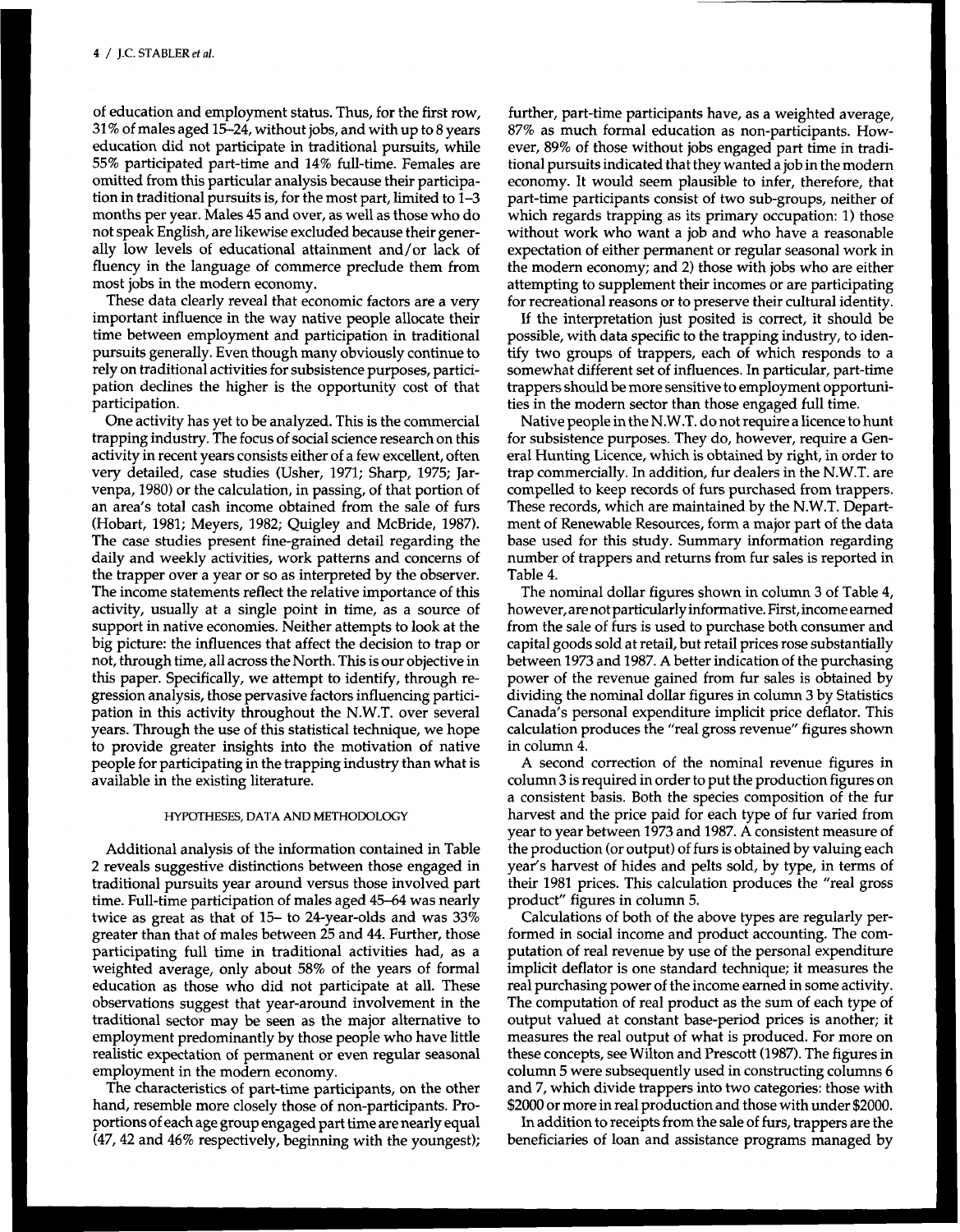|         |                    |                 | Distribution of real<br>gross product    |                                            |                 |                |
|---------|--------------------|-----------------|------------------------------------------|--------------------------------------------|-----------------|----------------|
| Year    | Number of trappers | Nominal revenue | Real revenue <sup>*</sup><br>(1981 Base) | Real product <sup>5</sup><br>$(1981$ Base) | Under<br>\$2000 | Over<br>\$2000 |
| 1973-74 | 3426               | \$3 067 884     | \$6 167 841                              | \$3 364 163                                | 2997            | 429            |
| 1974-75 | 3282               | 2 175 115       | 3958353                                  | 3 285 922                                  | 2822            | 460            |
| 1975-76 | 3413               | 2742481         | 4 5 12 144                               | 2888950                                    | 3000            | 413            |
| 1976-77 | 4089               | 4 3 1 7 1 4 1   | 6620366                                  | 4385786                                    | 3589            | 500            |
| 1977-78 | 3679               | 3837896         | 5479578                                  | 3 9 28 5 92                                | 3243            | 436            |
| 1978-79 | 3925               | 5739422         | 7618028                                  | 4 3 1 0 0 1 4                              | 3360            | 565            |
| 1979-80 | 4319               | 5337411         | 6 530 541                                | 4 2 2 1 1 9 2                              | 3675            | 644            |
| 1980-81 | 4336               | 5 029 151       | 5 594 162                                | 4547769                                    | 3666            | 670            |
| 1981-82 | 3635               | 3737928         | 3737928                                  | 3737928                                    | 3086            | 549            |
| 1982-83 | 3167               | 2794711         | 2 535 575                                | 2 570 832                                  | 2795            | 372            |
| 1983-84 | 3191               | 2665886         | 2 275 424                                | 2451153                                    | 2857            | 334            |
| 1984-85 | 3790               | 3 295 438       | 2693452                                  | 2851823                                    | 3386            | 404            |
| 1985-86 | 2922               | 3 267 885       | 2567679                                  | 2 379 051                                  | 2532            | 390            |
| 1986-87 | 2903               | 5 656 162       | 4 263 011                                | 2835263                                    | 2452            | 451            |

## TABLE **4.** Trappers,' gross receipts from fur sales, and distribution of gross product, N.W.T., 1973/74 to 1986/8y

<sup>1</sup> A very few long-term non-native residents of the N.W.T. also hold General Hunting Licenses. These people are not separately identified in the analysis, since their numbers are insignificant.<br>The figures are "gross" in that the costs incurred in harvesting the furs have not been deducted. The information required for such a calculation does not exist

at this time.

<sup>3</sup> Income received for furs, hides and pelts sold privately or retained for personal use is not included in these figures. N.W.T. Renewable Resource officials estimate these dispositions to be limited.

Real revenue is computed by dividing the nominal revenue figures by the personal expenditure implicit price deflator using 1981 as the base.<br>The real product is computed by valuing each year's production of hides and pelts bear, other bear, beaver, coyote, fisher, blue fox, cross fox, red fox, silver and black fox, white fox, lynx, marten, mink, muskrat, otter, seal, squirrel, weasel, wolf and wolverine.

Source: Department of Renewable Resources, 1982 and Supplements.

the N.W.T. Department of Renewable Resources. One of these programs, for example, advances a portion of the appraised value of the catch prior to sale. This program undoubtedly is of assistance to the trapper but is, in effect, a loan that has to be repaid. It is doubtful, therefore, that this program *systematically* influences the decision of *whether* to trap or not. **A** trapper's incentive program, on the other hand, provides a subsidy based on the value of total sales to trappers selling at least **\$600** worth of fur. This program does increase the trapper's income and could be expected to have the same influence as higher fur prices (with no subsidy). In parts of the subsequent analysis, trappers' incentive payments (divided by the personal expenditure implicit price deflator) have been added to receipts from fur sales to construct a variable that captures the real total gross income

TABLE 5. Trappers' incentive grants,' N.W.T., *1977-87* 

| Year    | Nominal   | Real<br>(1981 base) |
|---------|-----------|---------------------|
| 1977-78 | \$285 148 | \$407 122           |
| 1978-79 | 328 000   | 435360              |
| 1979-80 | 163755    | 200 362             |
| 1980-81 | 502 204   | 558 625             |
| 1981-82 | 421 779   | 421779              |
| 1982-83 | 341 261   | 309 618             |
| 1983-84 | 386 254   | 329 681             |
| 1984-85 | 342 984   | 280 330             |
| 1985-86 | 400.097   | 314 369             |
| 1986-87 | 963 000   | 725 806             |

<sup>1</sup> Incentives are currently paid on the basis of 25% on the first \$2000 of fur sold, decreasing by 5% on each additional \$2000 increment up to \$8000. An incentive of 5% is paid on any sales over \$8000. An Source: N.W.T.

received as a result of trapping. The yearly amounts of trapper's incentive grants from the inception of this program are shown in Table **5.** 

For our analysis, trappers were separated into two groups: those producing less than \$2000 of real product and those producing \$2000 or more. These groupings were selected from several alternatives; they represent lesser and greater commitments respectively to traditional activities. In keeping with conventional economic theory, it was hypothesized that participation of both groups would be positively related to monetary return (fur sales plus incentive grants). Based on observations from the N.W.T. labour force survey data, it was further hypothesized that the participation of those with **\$2000** or more of real product (representing a greater commitment to traditional activities) would not be influenced by the availability of jobs in the modern economy, but that those with under \$2000 would be positively influenced. Finally, participation of both groups was hypothesized to vary with both temperature and native population, the former a proxy variable capturing thedisutility of being out in colder weather, and the latter capturing the influence of both an increased number of dependents as well as an increased number of potential participants.

The statistical technique employed in the following analysis is ordinary least squares (OLS) regression. Its power lies in its ability to simultaneously estimate the effect of several variables (the independent variables) on another variable (the dependent variable). Regression techniques include a number of hypothesis tests for testing relationships between variables. There is a large, mature literature on regression analysis, including many excellent texts, such as Judge *et al.* **(1980).**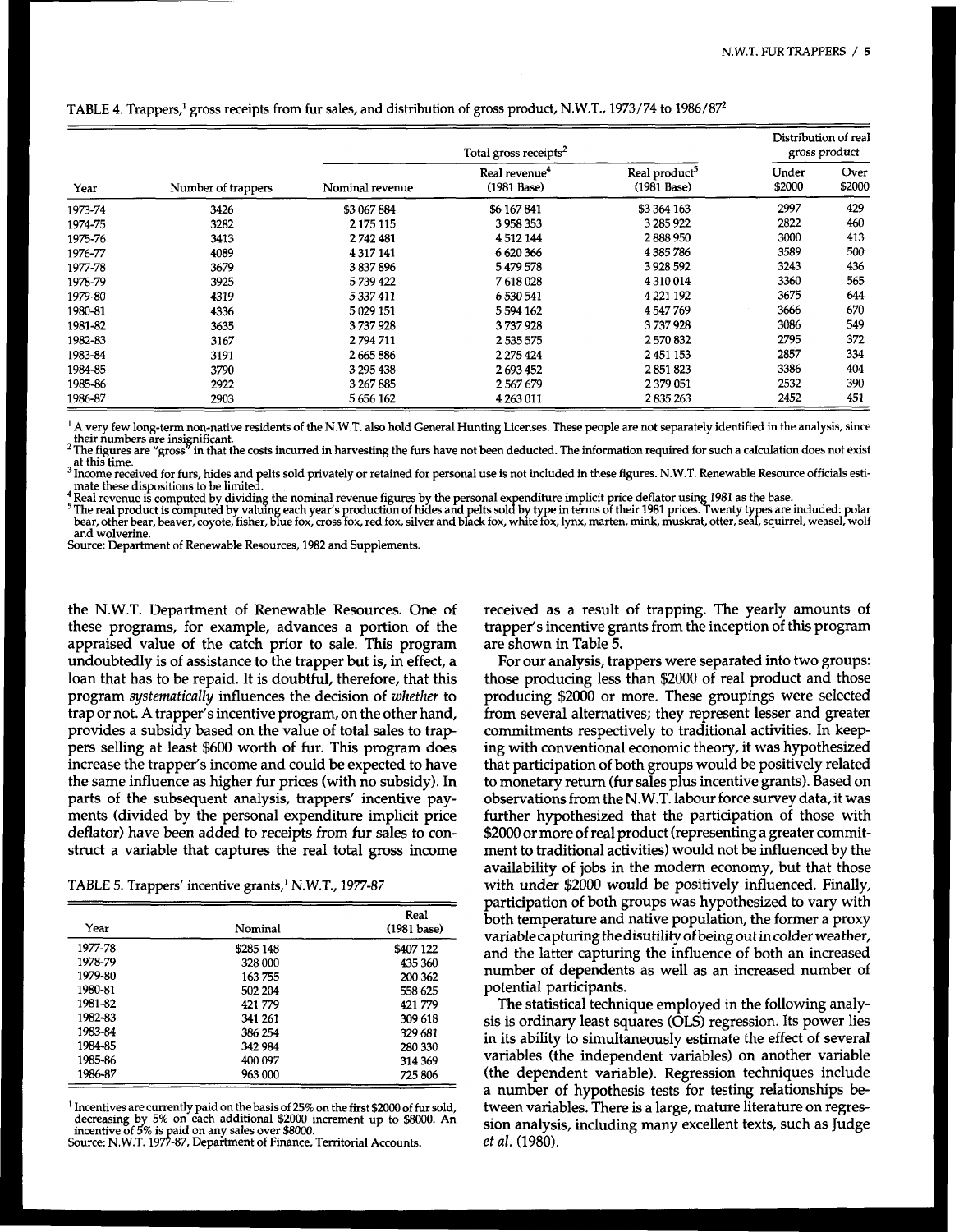#### **RESULTS**

The results of the econometric analysis are reported in Table 6 for trappers producing a real gross product of less than \$2000 and in Table **7** for those with \$2000 or more.

**TABLE** *6.* **Equation for trappers with real gross production of less than** \$2000'

| Independent variables | Regression<br>coefficients | т<br>values | <b>Elasticities</b> | Means    |
|-----------------------|----------------------------|-------------|---------------------|----------|
| Intercept             | 7539.59                    | 5.88        |                     |          |
| Total employment      | $-372.04$                  | $-3.07$     | $-1.07$             | 8.89     |
| Weather               | 61.43                      | 2.26        | $-0.36$             | $-17.96$ |
| Native population     | 91.20                      | 2.40        | 0.73                | 24.90    |
| Employment dummy      | $-3351.51$                 | $-2.47$     | $-0.76$             | 0.71     |
| D 84                  | 1036.69                    | 4.20        | 0.02                | 0.07     |

R² = 0.8812; R² = 0.8069; Durbin-Watson Statistic = 2.639. Average Absolute<br>Percentage Error = 3.70%. All coefficients are significant at the 5% level except<br>weather, which is significant at the 10% level. The Durbin-Wats shows no evidence of autocorrelation.

In Table 6, the dependent variable is the number of trappers with real gross product of less than \$2000. In addition to the constant term, the independent variables are:

- total employment in the N.W.T. in thousands;
- the average mean daily temperature in degrees celsius for the months October through February at Yellowknife;
- native population in thousands;
- a dummy to account for the change in methodology used by Statistics Canada to collect employment data, equal to 1 before **1983** and 0 from **1983** on;
- a dummy equal to 1 in **1984** and 0 elsewhere to correct for a large unexplained difference between actual and predicted values in that year.

**TABLE 7. Equation for trappers with real** gross **production of \$2000 or morel** 

| Independent variables        | Regression<br>coefficients | values  | Elasticities | Means  |
|------------------------------|----------------------------|---------|--------------|--------|
| Intercept                    | $-340.37$                  | $-1.97$ |              |        |
| Revenue per capita $(T - 1)$ | 1.08                       | 6.56    | 0.47         | 205.79 |
| Terms of trade               | 148.80                     | 3.41    | 0.42         | 1.32   |
| Native population            | 15.72                      | 3.46    | 0.83         | 24.90  |
| D 77                         | $-113.97$                  | $-2.78$ | $-0.02$      | 0.07   |
| D 80                         | 141.66                     | 3.48    | 0.02         | 0.07   |

R² = 0.9178; R² = 0.8664; Durbin-Watson Statistic = 2.487. Average Absolute<br>Percentage Error = 4.94%. All coefficients are significant at the 5% level. The<br>Durbin-Watson Statistic shows no evidence of autocorrelation.

In Table **7,** the dependent variable is the number of trappers with gross production of \$2000 or more. The independent variables for this equation, in addition to the intercept, include the following:

Trapping revenue per capita in real terms, lagged one period. This variable is calculated as the annual nominal dollar receipts from fur sales plus the nominal dollar sum of trappers' incentive grants. This sum is divided by the personal expenditure implicit price deflator, and the result is divided by the native population of the N.W.T. This variable is lagged one period to reflect the practice of basing the decision regarding the current year's activity on the latest (last year's) information.

- **A** terms-of-trade variable, constructed by dividing the nominal dollar total receipts from fur sales by the real output of fur. The result of this calculation produces the implicit price deflator for fur. The fur price deflator was then divided by the personal expenditure implicit price deflator to indicate whether the fur price index was rising or falling relative to the price of consumer goods.
- Native population in thousands.
- Dummy variables set at 1 for **1977** and 0 elsewhere and at 1 for **1980** and 0 elsewhere to correct for unexplained differences between actual and predicted values in those years.

## **INTERPRETATION**

The equation reported in Table 6 indicates that, all else being equal, an increase in total employment of 1000 people in the N.W.T. will lead to a reduction of **372** trappers whose gross production is less than \$2000. This clearly demonstrates that, when offered a choice between a job and part-time trapping, there is a strong movement into employment. This does not mean, however, that the individual who takes a job abandons traditional harvesting altogether. He may well continue to hunt and fish for subsistence purposes while employed. What it does indicate is that a job is seen as a superior method of earning income.

**A** second important influence is the temperature variable. It indicates that an increase in the average temperature of one degree celcius will lead to an increase of 61 trappers. More generally, this indicates that more part-time trappers will be out during a "warmer" winter, while fewer will go out during a "colder" one.

Finally, an increase of 1000 in the native population will lead to an additional **91** part-time trappers.

In the elasticities column, the relationship between the dependent variable and each independent variable is stated in percentage terms. For example, a **10%** increase in the native population will lead to a 7.3% increase in part-time trappers.

Of considerable interest is what is not included in the equation reported in Table 6. Neither the income variable (receipts from fur sales) nor the trapper's incentive grant, separately or combined, in nominal or in real terms, was significant in any specification tried.

Taken all together, this analysis implies that participants with under \$2000 gross production are, as a group, involved in the trapping industry because of a lack of alternative employment opportunities, rather than because of its income-producing potential.

Turning to those trappers producing \$2000 or more in gross output, a very different set of influences is seen to operate. The equation reported in Table **7** indicates that, *ceteris paribus,*  a **\$1** increase in real revenue per capita leads to a 1.08 increase in the number of trappers in the \$2OOO-plus category. In percentage terms, the elasticity column shows that a 10% increase in real revenue per capita leads to a **4.7%** increase in the number of trappers in the \$2OOO-plus category. In addition, an increase of 1.00 in the terms of trade index leads to an increase of **149** more trappers, while an increase of 1000 in the native population leads to an additional 16.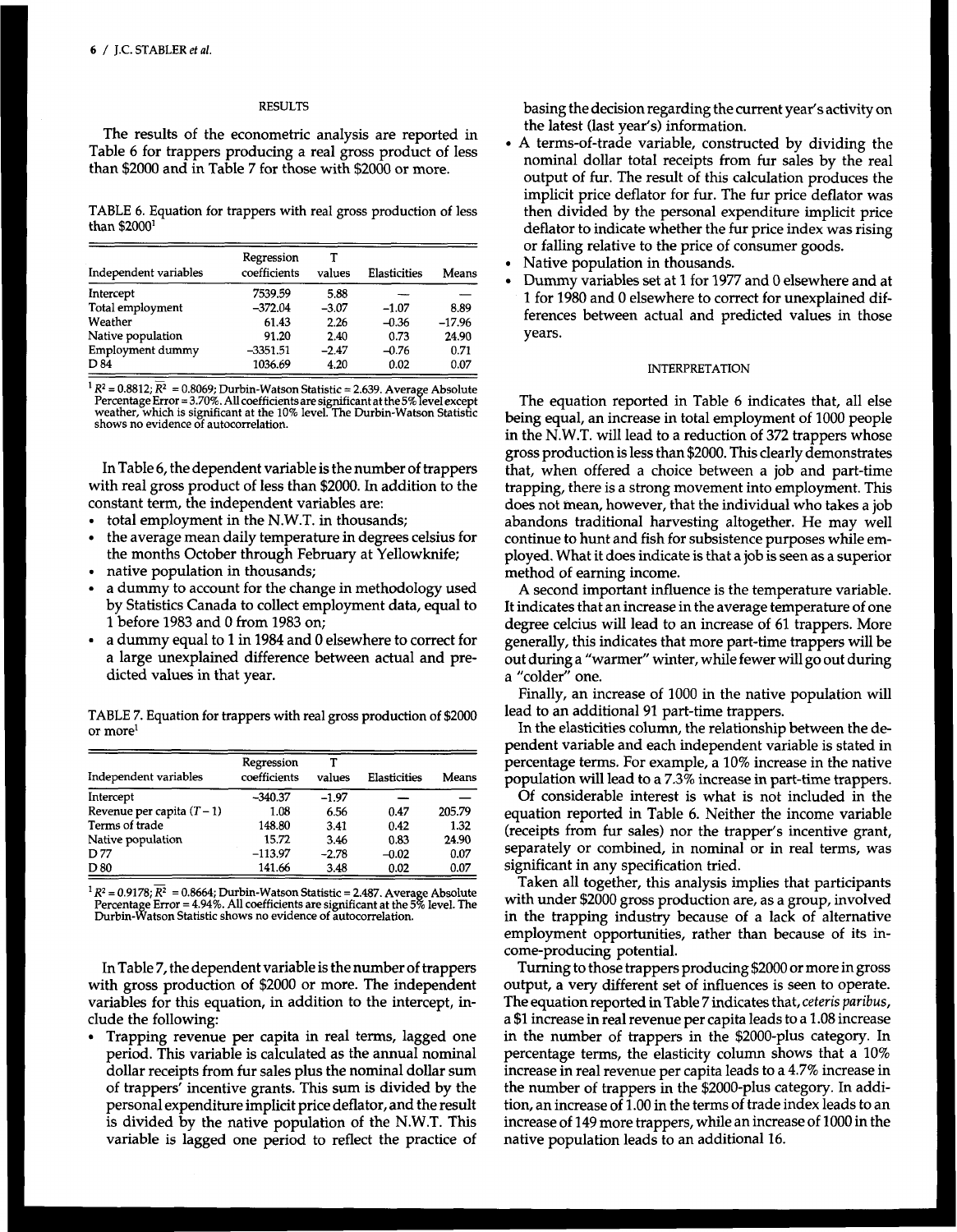The coefficients of revenue per capita and the terms of trade that appear in Table 7 may at first appear to reflect data definitions rather than the behaviour of trappers. For example, the argument might be advanced that an increase in fur prices -even if it had absolutely no effect at all on trapper activities the argument might be advanced that an increase in fur prices<br>-- even if it had absolutely no effect at all on trapper activities<br>-- would increase the number of trappers in the \$2000-plus<br>category. That argument is incorr category. That argument is incorrect. The trappers were divided into the over and under \$2000 categories on the basis of their real product. Real product only includes the effect of changes in the quantity of furs harvested and does not include the effect of changes in price. Thus an increase in fur prices will only lead to an increase in the number of trappers in the \$2000 and over category if it induces individuals to a greater effort in trapping.

### **CONCLUSIONS**

The observations based on direct information about trappers and the trapping industry support many of the inferences made from the labour force survey data. Specifically, participation of trappers with real gross output of less than \$2000 is observed to be inversely related to the availability of jobs in the modern economy and to the severity of the winter, rather than to income obtained from trapping. The coefficient on the employment variable indicates that an increase of 1000 in total employment in the N.W.T. would lead to a reduction of 372 trappers in the under-\$2000 category. This number is very close to the proportion that native employment is of total employment in the N.W.T.  $-34.5\%$   $-$  as reported in the 1984 labour force survey.

Participation of trappers with real gross production of \$2000 or more was positively related to the real income variables: e.g., fur revenue per capita and terms of trade. However, their participation was not systematically influenced by either the availability of jobs in the modern sector or the severity of the winter. These observations lend further support to inferences made from the labour force survey data. Those individuals with the greatest commitment to the trapping industry consist predominantly of people with limited or sporadic involvement in the modern sector, trapping being, in this case, a substitute for employment in the modern economy. Their participation is directly related to the income-generating potential of the trapping activity, since it is likely that this is, for them, an important source of cash income.

#### ACKNOWLEDGEMENTS

We would like to thank Russ Hall, **of** the N.W.T. Department of Renewable Resources, for sharing with **us** his knowledge of both the trapping industry and the incentive programs designed to assist trappers in the N.W.T.

#### REFERENCES

- ASCH, M. **1977.** The Dene economy. In: Watkins, M., *ed.* Dene nation: the colony within. Toronto: University **of** Toronto Press. **47-61.**
- BERGER, T.R. **1977.** Northern frontier, northern homeland: the report of the
- BERGER, T.R. 1977. Northern frontier, northern homeland: the report of the<br>
Mackenzie Valley Pipeline Inquiry. 2 vols. Ottawa: Supply and Services.<br>BLISS, L.C. 1978. Northern frontier northern homeland: an environmental<br> critique. The Musk **Ox 21:28-33.**
- CREAN, J.F. **1962.** Hats and the fur trade. Canadian Journal of Economics and Political Science **28(3):373-386.**

DUNNING, R.W. **1958.** Some implications of economic change in northern Ojibwa social structure. Canadian Journal of Economics and Political Science **24(4):562-566.** 

ECCLES, W.J. 1973. France in America. Vancouver: Fitzhenry and Whiteside.

- FLANNERY, R., and CHAMBERS, M.E. **1986.** John M. Cooper's investigation of James Bay family hunting grounds, **1927-1934.** Anthropologica **28U-2):10&144.**
- FRANCIS, D., and MORANTZ, T. **1983.** Partners in **furs:** a history of the fur trade in eastern James Bay, 1600-1870. Kingston and Montreal: McGill-Queen's University Press.
- GEORGE, P.J., and PRESTON, R.J. **1987.** 'Going in between': the impact of European technology on the work patterns of the West Main Cree of northern Ontario. Journal of Economic History **47(2):447-460.**
- GLADSTONE, P. **1953.** Native Indians and the fishing industry of British Columbia.Canadian Journalof Economics and PoliticalScience **19(1):20-34.**
- HARGRAVE, M.R. **1965-66.** Changing settlement patterns amongst the Mackenzie Eskimos of the Canadian northwest arctic. The Albertan Geographer **225-30.**
- HARPER-FENDER, A. **1981.** Discouraging the use of a common resource: the Crees of Saskatchewan. Journal **of** Economic History **41(1):163-170.**
- HOBART, C.W. **1981.** Impacts **of** industrial employment on hunting and trapping among the Canadian Inuit. In: Freeman, M.M.R., ed. Renewable resources and the economy of the north. Ottawa: Association of Canadian Universities for Northern Studies. **202-217.**
- INNES, H.A. **1930.** The fur trade in Canada. New Haven: Yale University Press.
- JARVENPA, R. 1980. The trappers of Patuanak: toward a spatial ecology of modem hunters. Ottawa: National Museum of Man.
- JUDGE, G.G., GRIFFITHS, W.E., HILL, R.C., and LEE, T.C. **1980.** The theory and practice of econometrics. Toronto: John Wiley and Sons.
- KEW, J.E.M. **1962.** Cumberland Housein **1960.** Saskatoon: Centre for Community Studies, University of Saskatchewan.
- LEECHMAN, D. **1948.** Old Crow's village. Canadian Geographical Journal **37(1):2-16.**
- MACKEY, M.G.A., and ORR, R.D. **1987.** An evaluation of household country food use in Makkovik, Labrador, July 1980-June **1981.** Arctic **40(1):60-65.**
- McMANNUS, J.C. **1972.** An economic analysis ofIndian behavior in the North American fur trade. Journal **of** Economic History **32(1):36-53.**
- MELDRUM, S.M., and HELMAN, M. **1975.** Survey **of** the statistical data from the DIAND northern manpower survey program in the Yukon and N.W.T.: **1969-1971.** Ottawa: DIAND.
- MEYERS, H. **1982.** Traditional and modern sources of income in the Lancaster Sound Region. Polar Record **21(130):11-22.**
- MORANTZ, T. **1980.** The fur trade and the Crees of James Bay. In: Judd,C., and Ray, A.J., **eds.** Old trails and new directions. Toronto: University of Toronto Press.
- NORTHWEST TERRITORIES, BUREAU OF STATISTICS. **1985.** Labour force survey. Yellowknife.
- NORTHWESTTERRITORIES, DEPARTMENT OF FINANCE. **1977-87.** Territorial accounts. Yellowknife.
- SOURCES. **1982** and Supplements. Northwest Territories fur production **1957/58** to **1986/87.** Yellowknife. NORTHWEST TERRITORIES, DEPARTMENT OF RENEWABLE RE-
- NOWAK, M. **1975.** Subsistence trends in a modem Eskimo community. Arctic **28(1):21-34.**
- OLFERT, M.R. 1977. Northern frontier northern homeland. Book review. Canadian Journal **of** Agricultural Economics **25:90.**
- QUIGLEY, N.C., and McBRIDE, N.J. **1987.** The structure **of** an arctic microeconomy: the traditional sector in community economic development. Arctic **40(3):204-210.**
- RAY, A.J. **1974.** Indians in the fur trade: their role as trappers, hunters and middlemen in the lands southwest of Hudson Bay, **1660-1870.** Toronto: University of Toronto Press.
- Ethnohistory **25(4):347-358. ,1978.** Competition and conservation in the early subarctic fur trade.
- RICH, E.E. **1960.** Trade habits and economic motivation among the Indians **of**  North America. Canadian Journal of Economics and Political Science 26(1):35-**53.**
- RITCHIE, J.C. 1978. Northern fiction northern homage. Arctic 31(2):75-79.
- SHARP, H.S. **1975.** Trapping and welfare: the economics of trapping in a northern Saskatchewan Chipewyan village. Anthropologica **17(1):29-44.**
- **SHIMKIN,D.B.l955,Theeconomyofatrappingcenter:thecaseofFortYukon,**  Alaska. Economic Development and Cultural Change **3(3):219-240.**